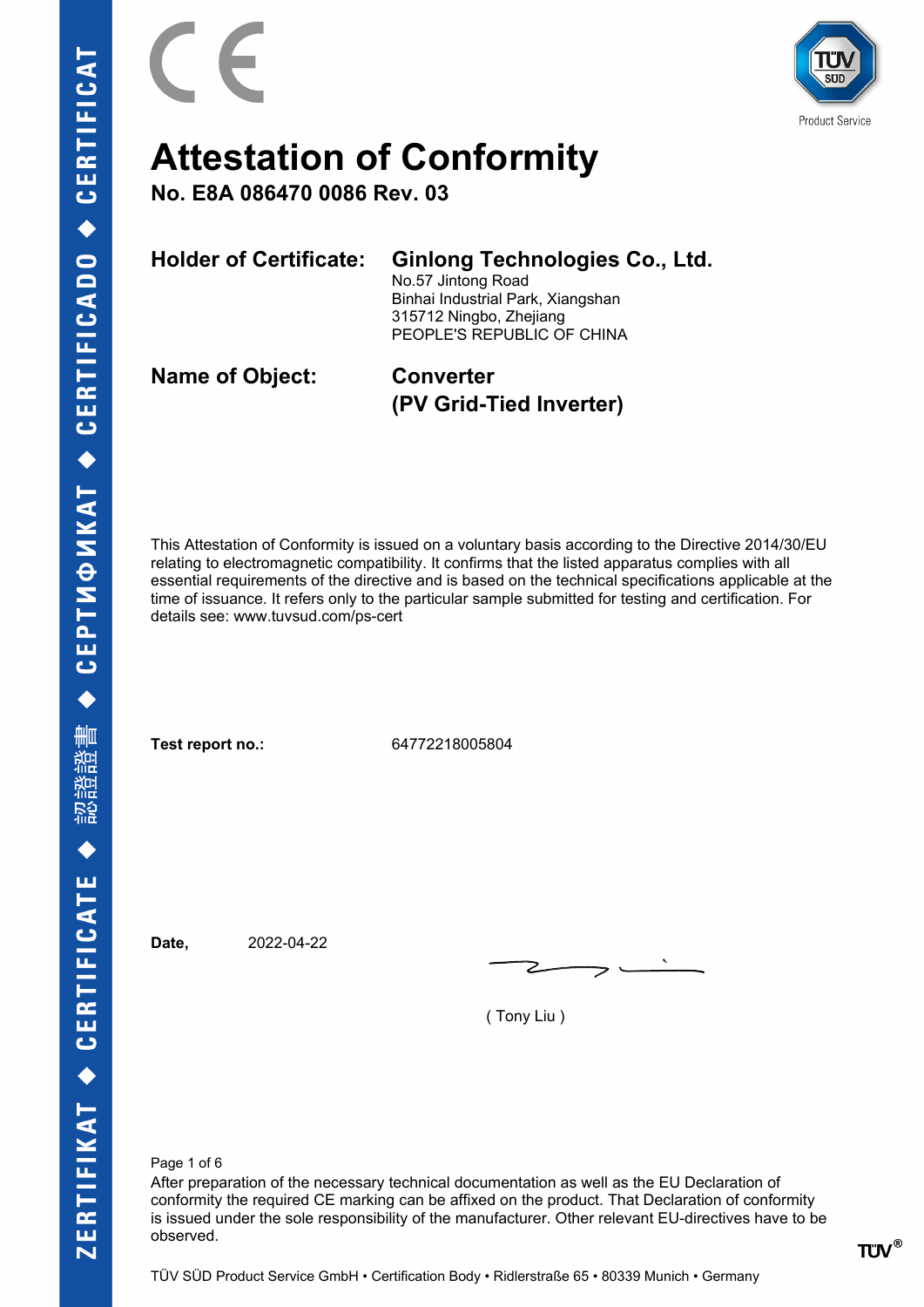

**No. E8A 086470 0086 Rev. 03**

**Model(s): Solis-1P2.5K-4G, Solis-1P3K-4G, Solis-1P3.6K-4G, Solis-1P4K-4G, Solis-1P4.6K-4G, Solis-1P5K-4G-MX, Solis-1P5K-4G, Solis-1P6K-4G,Solis-1P2.5K-4G-C, Solis-1P3K-4G-C, Solis-1P3.6K-4G-C, Solis-1P4K-4G-C, Solis-1P4.6K-4G-C, Solis-1P5K-4G-MX-C, Solis-1P5K-4G-C, Solis-1P6K-4G-C,S5-GR1P2.5K, S5-GR1P3K, S5-GR1P3.6K, S5- GR1P4K, S5-GR1P4.6K, S5-GR1P5K, S5-GR1P6K, S6-GR1P2.5K, S6- GR1P3K, S6-GR1P3.6K, S6-GR1P4K, S6-GR1P4.6K, S6-GR1P5K, S6- GR1P6K, S6-GR1P2.5K-R, S6-GR1P3K-R, S6-GR1P3.6K-R, S6- GR1P4K-R, S6-GR1P4.6K-R, S6-GR1P5K-R, S6-GR1P6K-R, S6- GR1P3K-LV, S6-GR1P2.5K-LV**

**Trade name: solis**



### **Description of**

### **Object:**

| Models                             | Solis-1P2.5K-4G<br>Solis-1P2.5K-4G-C | lSolis-1P3K-4G<br>lSolis-1P3K-4G-C | Solis-1P3.6K-4G<br>Solis-1P3.6K-4G-C | lSolis-1P4K-4G<br>lSolis-1P4K-4G- |
|------------------------------------|--------------------------------------|------------------------------------|--------------------------------------|-----------------------------------|
| PV input ratings:                  |                                      |                                    |                                      |                                   |
| Max. input voltage:                | 550Vd.c.                             | 600Vd.c.                           | 600Vd.c.                             | l600Vd.c.                         |
| MPP voltage range:                 | 50-450Vd.c.                          | 90-520Vd.c.                        | l90-520Vd.c.                         | l90-520Vd.c.                      |
| Max. input current:                | 2 x 11Ad.c.                          | 2 x 11Ad.c.                        | 2 x 11Ad.c.                          | l2 x 11Ad.c.                      |
| Isc PV (absolute<br>maximum):      | 2 x 17.2Ad.c.                        | 2 x 17.2Ad.c.                      | 2 x 17.2Ad.c.                        | l2 x 17.2Ad.c.                    |
| AC output ratings:                 |                                      |                                    |                                      |                                   |
| Rated grid voltage:                | 1/N/PF<br>220/230Va.c.               | 1/N/PE<br>220/230Va.c.             | 1/N/PE<br>220/230Va.c.               | 1/N/PE<br>l220/230Va.c.           |
| Rated grid<br>frequency:           | 50/60Hz                              | 50/60Hz                            | 50/60Hz                              | 50/60Hz                           |
| Rated output power:                | 2500W                                | 3000W                              | 3600W                                | l4000W                            |
| Max. AC output<br>active power:    | 2800W                                | 3300W                              | 4000W                                | l4400W                            |
| Max. AC output<br>apparent power:  | 2800VA                               | 3300VA                             | 4000VA                               | 4400VA                            |
| Max. continuous<br>output current: | 13.3Aa.c.                            | l15.7Aa.c.                         | 16Aa.c.                              | 21Aa.c.                           |

#### Page 2 of 6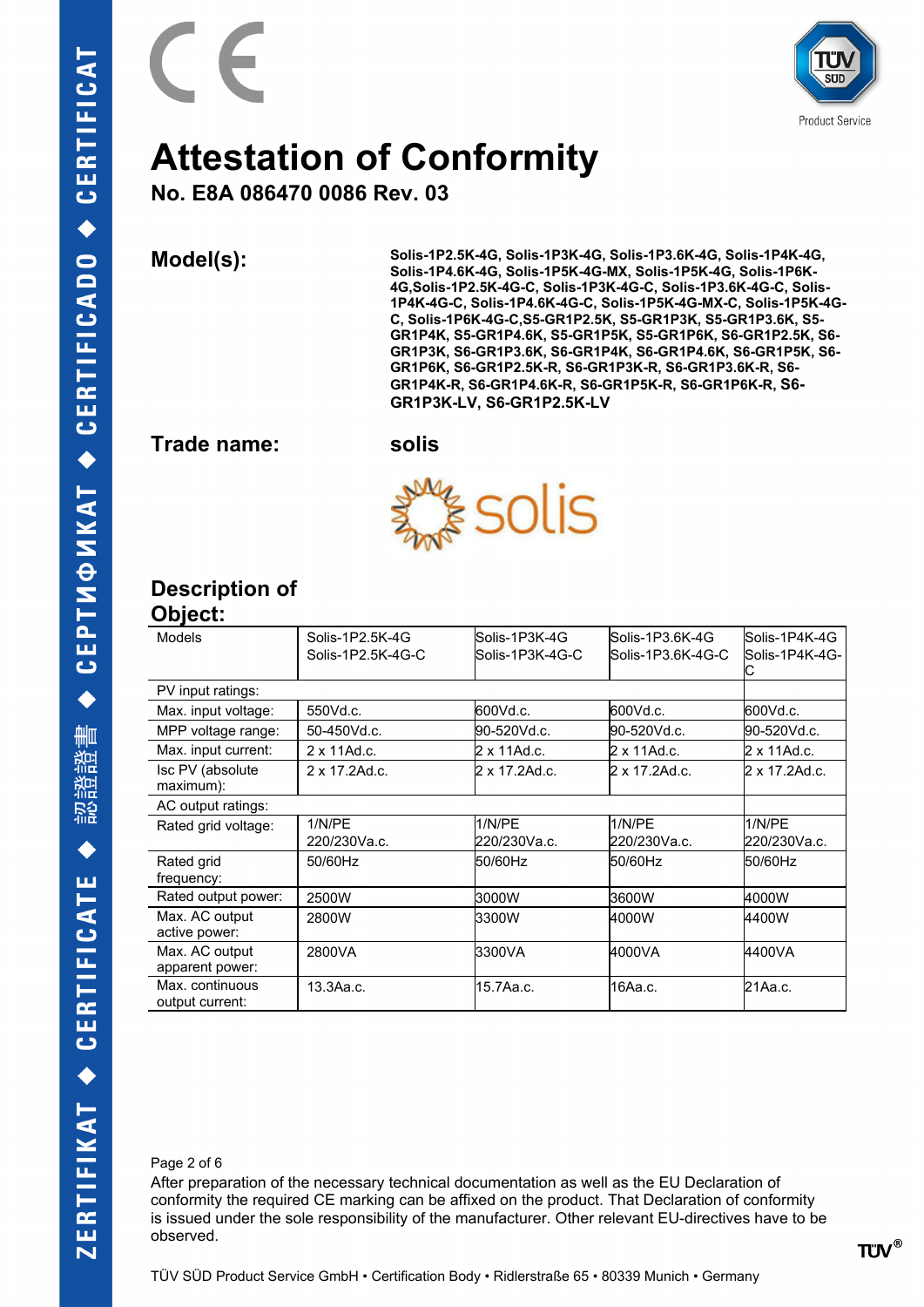

**No. E8A 086470 0086 Rev. 03**

 $\epsilon$ 

| Models                             | Solis-1P4.6K-4G<br>Solis-1P4.6K-4G-C | Solis-1P5K-4G<br>Solis-1P5K-4G-C | Solis-1P5K-4G-MX<br>Solis-1P5K-4G-MX-<br>C | Solis-1P6K-4G<br>Solis-1P6K-4G-C |
|------------------------------------|--------------------------------------|----------------------------------|--------------------------------------------|----------------------------------|
| PV input ratings:                  |                                      |                                  |                                            |                                  |
| Max. input<br>voltage:             | 600Vd.c.                             | 600Vd.c.                         | 600Vd.c.                                   | 600Vd.c.                         |
| MPP voltage<br>range:              | 90-520Vd.c.                          | 90-520Vd.c.                      | 90-520Vd.c.                                | 90-520Vd.c.                      |
| Max. input<br>current:             | $2 \times 11$ Ad.c.                  | l2 x 11Ad.c.                     | 2 x 11Ad.c.                                | 2 x 11Ad.c.                      |
| Isc PV (absolute<br>maximum):      | $2 \times 17.2$ Ad.c.                | 2 x 17.2Ad.c.                    | $2 \times 17.2$ Ad.c.                      | 2 x 17.2Ad.c.                    |
| AC output ratings:                 |                                      |                                  |                                            |                                  |
| Rated grid<br>voltage:             | 1/N/PF<br>220/230Va.c.               | 1/N/PE<br>220/230Va.c.           | 1/N/PE<br>220/230Va.c.                     | 1/N/PE<br>l220/230Va.c.          |
| Rated grid<br>frequency:           | 50/60Hz                              | 50/60Hz                          | 50/60Hz                                    | 50/60Hz                          |
| Rated output<br>power:             | 4600W                                | 5000W                            | 4999W                                      | 6000W                            |
| Max. AC output<br>active power:    | 5000W                                | 5000W                            | 4999W                                      | 6000W                            |
| Max. AC output<br>apparent power:  | 5000VA                               | 5000VA                           | 4999VA                                     | 6000VA                           |
| Max. continuous<br>output current: | 23.8Aa.c                             | l25Aa.c                          | 21.7Aa.c.                                  | 27.3Aa.c.                        |

Page 3 of 6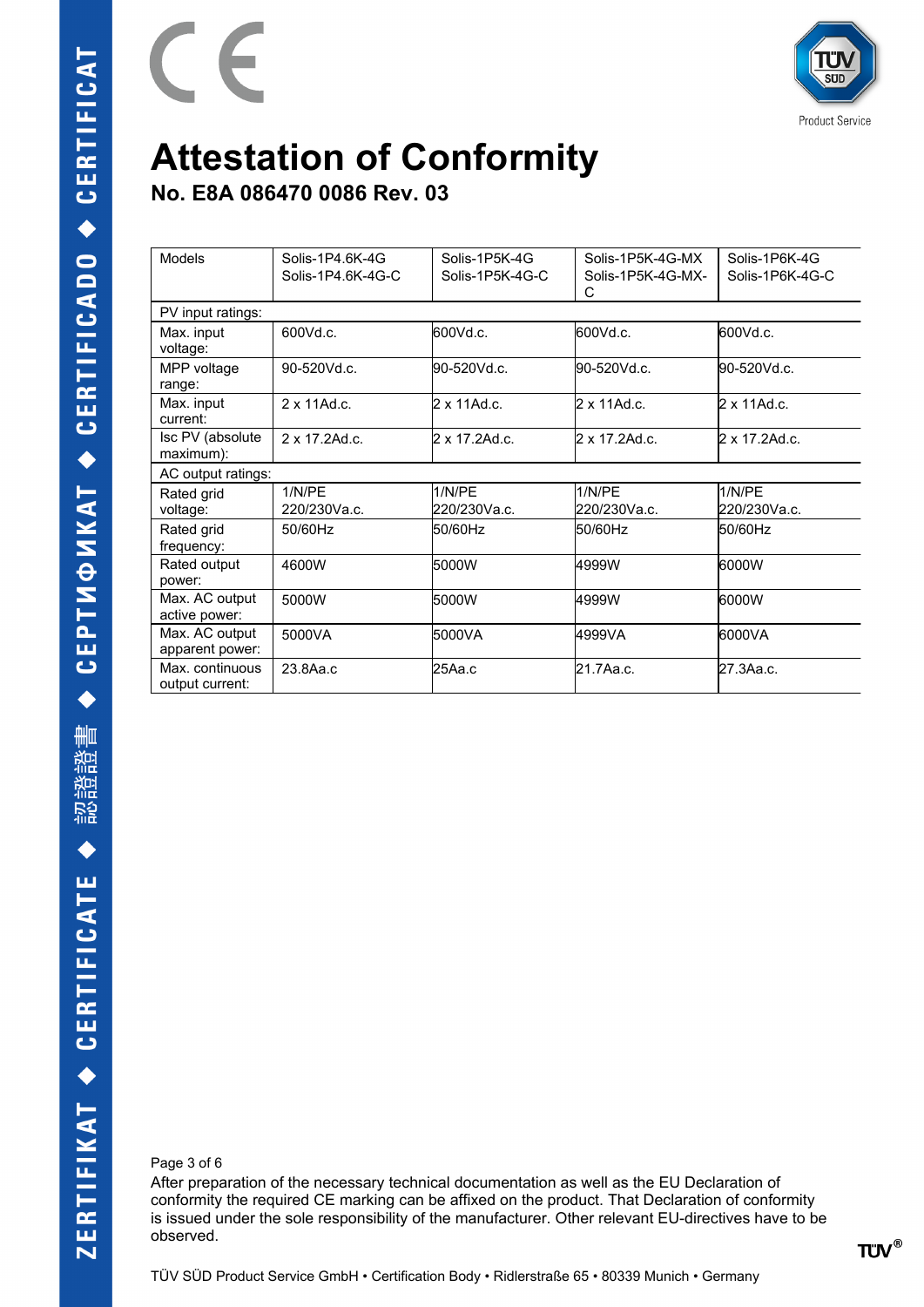

**Product Service** 

# **Attestation of Conformity**

**No. E8A 086470 0086 Rev. 03**

 $\epsilon$ 

| <b>Models</b>                      | S5-GR1P2.5K   | S5-GR1P3K    | S5-GR1P3.6K   | S5-GR1P4K    |
|------------------------------------|---------------|--------------|---------------|--------------|
|                                    | S6-GR1P2.5K   | S6-GR1P3K    | S6-GR1P3.6K   | S6-GR1P4K    |
|                                    | S6-GR1P2.5K-R | S6-GR1P3K-R  | S6-GR1P3.6K-R | S6-GR1P4K-R  |
| PV input ratings:                  |               |              |               |              |
| Max. input voltage:                | 550Vd.c.      | 600Vd.c.     | 600Vd.c.      | 600Vd.c.     |
| MPP voltage range:                 | 50-450Vd.c.   | 90-520Vd.c.  | 90-520Vd.c.   | 90-520Vd.c.  |
| Max. input current:                | 2 x 14Ad.c.   | 2 x 14Ad.c.  | 2 x 14Ad.c.   | 2 x 14Ad.c.  |
| Isc PV (absolute<br>maximum):      | 2 x 22Ad.c.   | 2 x 22Ad.c.  | 2 x 22Ad.c.   | 2 x 22Ad.c.  |
| AC output ratings:                 |               |              |               |              |
| Rated grid voltage:                | 1/N/PE        | 1/N/PE       | 1/N/PE        | 1/N/PE       |
|                                    | 220/230Va.c.  | 220/230Va.c. | 220/230Va.c.  | 220/230Va.c. |
| Rated grid frequency:              | 50/60Hz       | 50/60Hz      | 50/60Hz       | 50/60Hz      |
| Rated output power:                | 2500W         | 3000W        | 3600W         | 4000W        |
| Max. AC output active<br>power:    | 2800W         | 3300W        | 4000W         | 4400W        |
| Max. AC output<br>apparent power:  | 2800VA        | 3300VA       | 4000VA        | 4400VA       |
| Max. continuous<br>output current: | 13.3Aa.c.     | 15.7Aa.c.    | 16Aa.c.       | 21Aa.c.      |

Page 4 of 6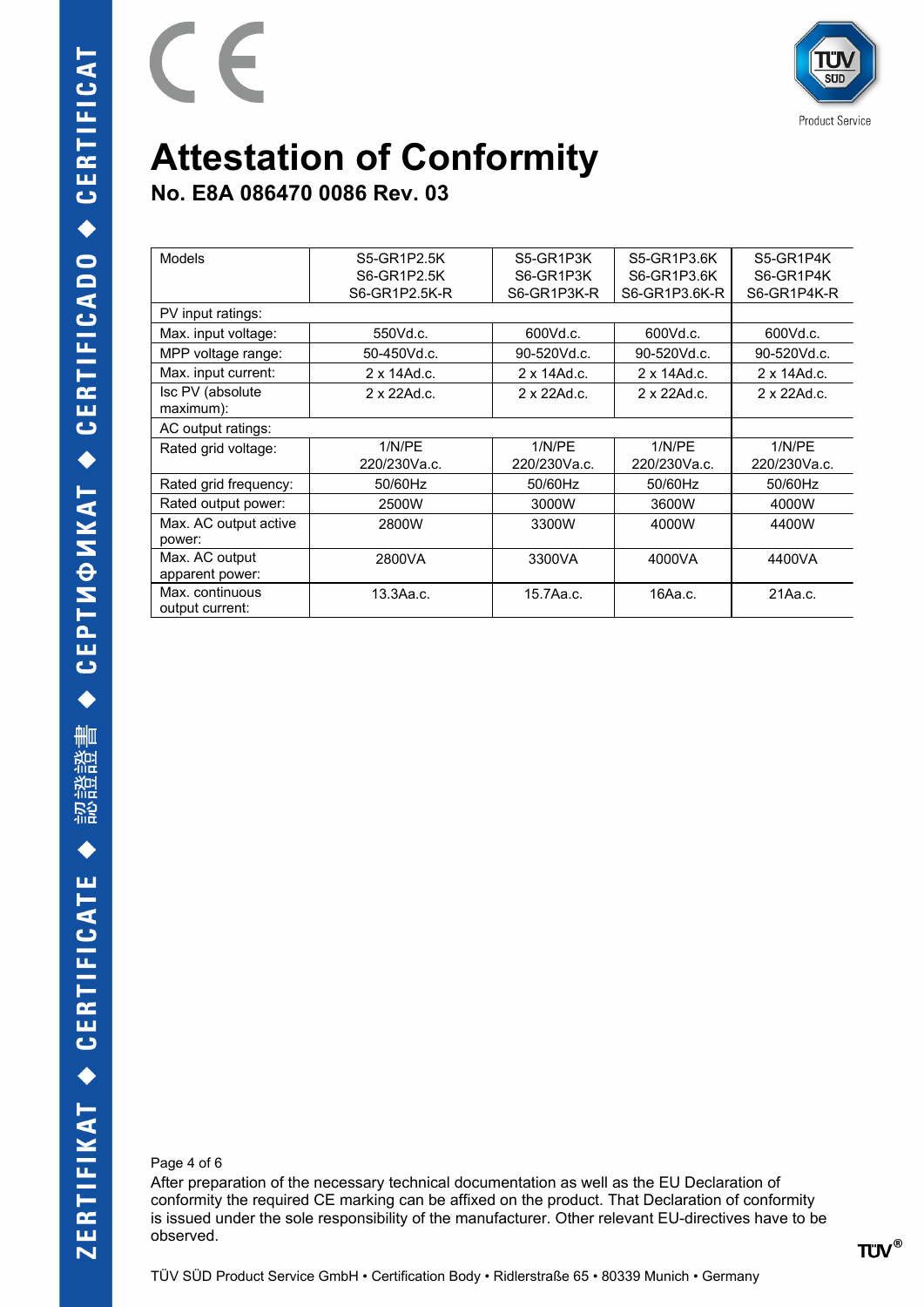



**No. E8A 086470 0086 Rev. 03**

| <b>Models</b>                      | $S5-$               | S5-GR1P5K    | S5-GR1P6K    |
|------------------------------------|---------------------|--------------|--------------|
|                                    | <b>GR1P4.6K</b>     | S6-GR1P5K    | S6-GR1P6K    |
|                                    | $S6-$               | S6-GR1P5K-R  | S6-GR1P6K-R  |
|                                    | GR1P4.6K            |              |              |
|                                    | S6-                 |              |              |
|                                    | GR1P4.6K-R          |              |              |
| Max. input voltage:                | 600Vd.c.            | 600Vd.c.     | 600Vd.c.     |
| MPP voltage range:                 | 90-520Vd.c.         | 90-520Vd.c.  | 90-520Vd.c.  |
| Max. input current:                | $2 \times 14$ Ad.c. | 2 x 14Ad.c.  | 2 x 14Ad.c.  |
| Isc PV (absolute maximum):         | 2 x 22Ad.c.         | 2 x 22Ad.c.  | 2 x 22Ad.c.  |
| Rated grid voltage:                | 1/N/PE              | 1/N/PE       | 1/N/PE       |
|                                    | 220/230Va.c.        | 220/230Va.c. | 220/230Va.c. |
| Rated grid frequency:              | 50/60Hz             | 50/60Hz      | 50/60Hz      |
| Rated output power:                | 4600W               | 5000W        | 6000W        |
| Max. AC output active power:       | 5000W               | 5000W        | 6000W        |
| Max. AC output apparent            | 5000VA              | 5000VA       | 6000VA       |
| power:                             |                     |              |              |
| Max. continuous output<br>current: | 23.8Aa.c.           | 25Aa.c.      | 27.3Aa.c.    |

| <b>Models</b>                      | S6-GR1P3K-LV        | S6-GR1P2.5K-LV      |
|------------------------------------|---------------------|---------------------|
| Max. input voltage:                | 600Vd.c.            | 600Vd.c.            |
| MPP voltage range:                 | 90-520Vd.c.         | 90-520Vd.c.         |
| Max. input current:                | $2 \times 14$ Ad.c. | $2 \times 14$ Ad.c. |
| Isc PV (absolute)<br>maximum):     | 2 x 22Ad.c.         | 2 x 22Ad.c.         |
| Rated grid voltage:                | 1/N/PE              | 1/N/PE              |
|                                    | 110Va.c.            | 110Va.c.            |
| Rated grid frequency:              | 60Hz                | 60Hz                |
| Max. AC output active<br>power:    | 3000W               | 2500W               |
| Max. AC output apparent<br>power:  | 3000VA              | 2500VA              |
| Max. continuous output<br>current: | 27.3Aa.c.           | 22.7Aa.c.           |

| General specifications:   |                                     |                  |  |  |
|---------------------------|-------------------------------------|------------------|--|--|
| Models                    | S6 series moldes                    | all other models |  |  |
| Adjustable $cos(\varphi)$ | $-0.81+0.8$                         |                  |  |  |
| Protection class          |                                     |                  |  |  |
| Degree of protection      | IP66                                | IP65             |  |  |
| Overvoltage category      | II(PV), III(MAINS)                  |                  |  |  |
| Ambient temperature       | $-25^{\circ}$ C $$ +60 $^{\circ}$ C |                  |  |  |
| Inverter topology         | Non-isolated                        |                  |  |  |
| Page 5 of 6               |                                     |                  |  |  |